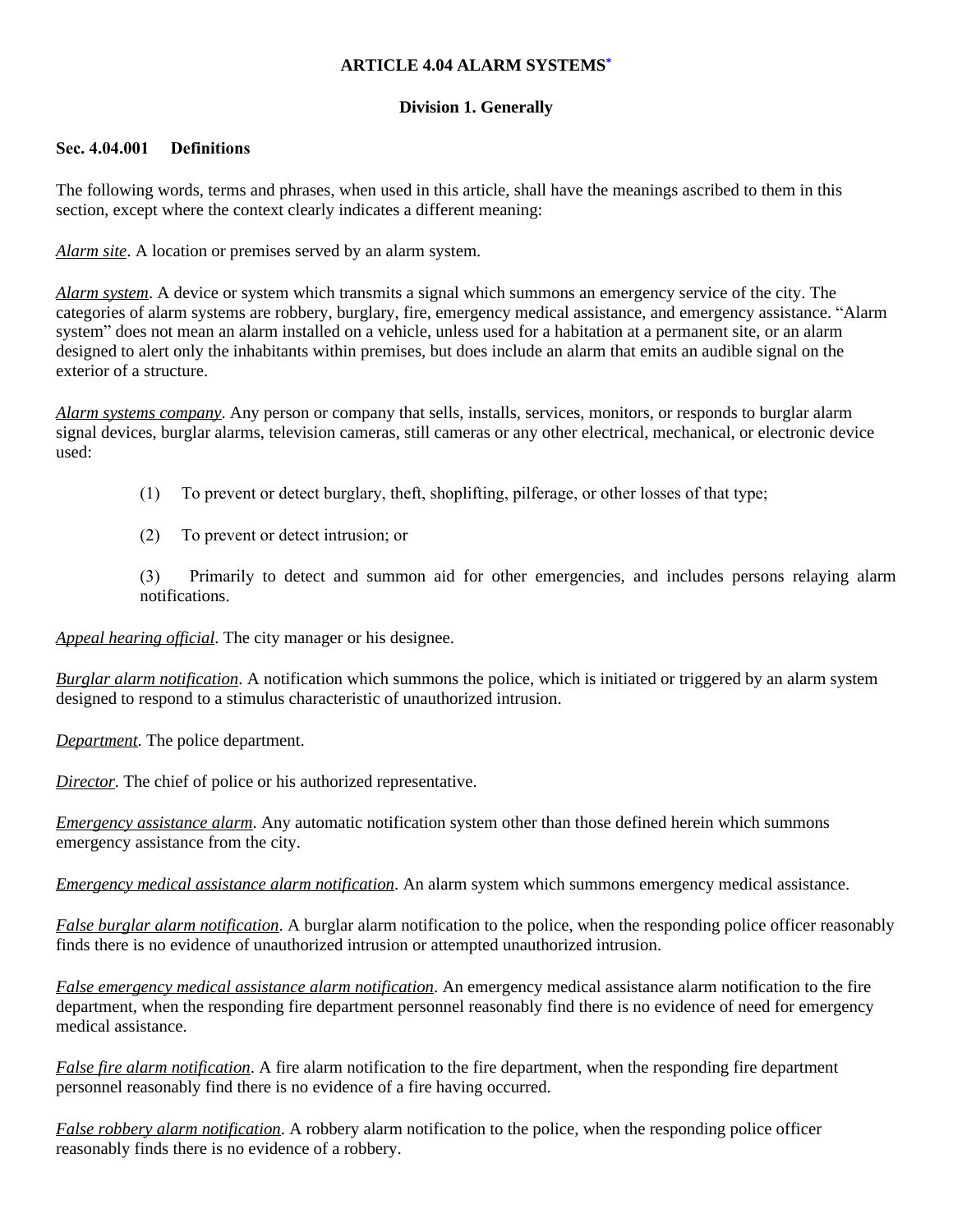*Financial institution*. An institution required to have an alarm system by the provisions of the Bank Protection Act of 1968 (12 United States Code, section 1882, as amended).

*Fire alarm notification*. A notification which is initiated or triggered by an alarm system designed to react to any of the visual or physical characteristics of fire.

*Local alarm*. An alarm system that emits a signal at an alarm site that is audible from the exterior of a structure.

*Permit*. A certificate, license, permit or other form of permission that authorizes a person to engage in action.

*Permitted site*. A location that has an active permit and for which the permit owner information on file is current.

*Robbery alarm notification*. Is a notification when a robbery occurs by means of an alarm system designed to be purposely activated by an individual.

## **Sec. 4.04.002 Permit**

(a) Required. A person commits an offense if he installs, operates or causes to be operated an alarm system without first obtaining a permit from the director. A separate permit is required for each alarm site.

(b) Contents of application. Each permit application must contain the name, address, and telephone number of the person who is responsible for the proper maintenance and operation of the alarm system and payment of fees or charges levied under this article. Each permit application shall also include a floor plan of the building, structure, residence or business where the alarm system will be located. For an alarm permit for a nonresidential premises, the permit application shall contain the names and phone numbers (home and business) of two (2) people that when notified by the police or fire department(s) will come to the alarm site within thirty (30) minutes, if requested, to terminate the alarm signal and secure the property. Application for a permit under the provisions of this article constitutes a grant of approval to the city to deactivate an alarm system that sounds an alarm signal for longer than thirty (30) minutes after being notified.

(c) False statement. Any false statement or misrepresentation of a material fact made by an applicant for the purpose of obtaining an alarm permit or renewal, or for the purpose of making a change thereto, shall be sufficient cause for refusal to grant or suspension of a permit.

### (d) Fee; term; renewal, reinstatement.

(1) A nonrefundable fee as set in the [fee schedule](https://z2codes.franklinlegal.net/franklin/DocViewer.jsp?doccode=z20000088&z2collection=pilotpoint#JD_Fee%20Schedule) of this code is required for each permit or renewal of a permit. A permit is issued for one (1) year and must be renewed each year thereafter by payment of the permit fee. It is the responsibility of the permit holder to pay the renewal fee no later than the seventh day of the month following the renewal month. If the permit is not renewed within the allowable time, a late fee will be assessed.

(2) A permit that has been deactivated due to nonpayment of fees or a permit holder who fails to give notice of intent not to renew a permit within fifteen (15) days before the date the permit expires will, prior to reissuance of an alarm permit, be assessed a reinstatement fee in addition to the permit fee in subsection  $(d)(1)$ above. The annual permit fee and the reinstatement fee are as set in the <u>[fee schedule](https://z2codes.franklinlegal.net/franklin/DocViewer.jsp?doccode=z20000088&z2collection=pilotpoint#JD_Fee%20Schedule)</u> of this code.

(e) Issuance. Upon receipt of the required fee and completed application form, the director shall issue a permit unless there is reasonable cause to believe the equipment responsible for initiating an alarm will not be maintained or operated in accordance with this article or the applicant will not comply with each provision of this article. Robbery panel alarms will be limited to financial institutions. Fire panel alarms will be limited to high-risk loss of life occupancies such as hotels, motels, hospitals, nursing homes, residential care facilities, educational uses including day-care centers, and theaters.

(f) Transferability; change of individual designated to respond. An alarm permit cannot be transferred to another person. However, the individual designated to respond to an alarm or relay an alarm may be changed. A permit holder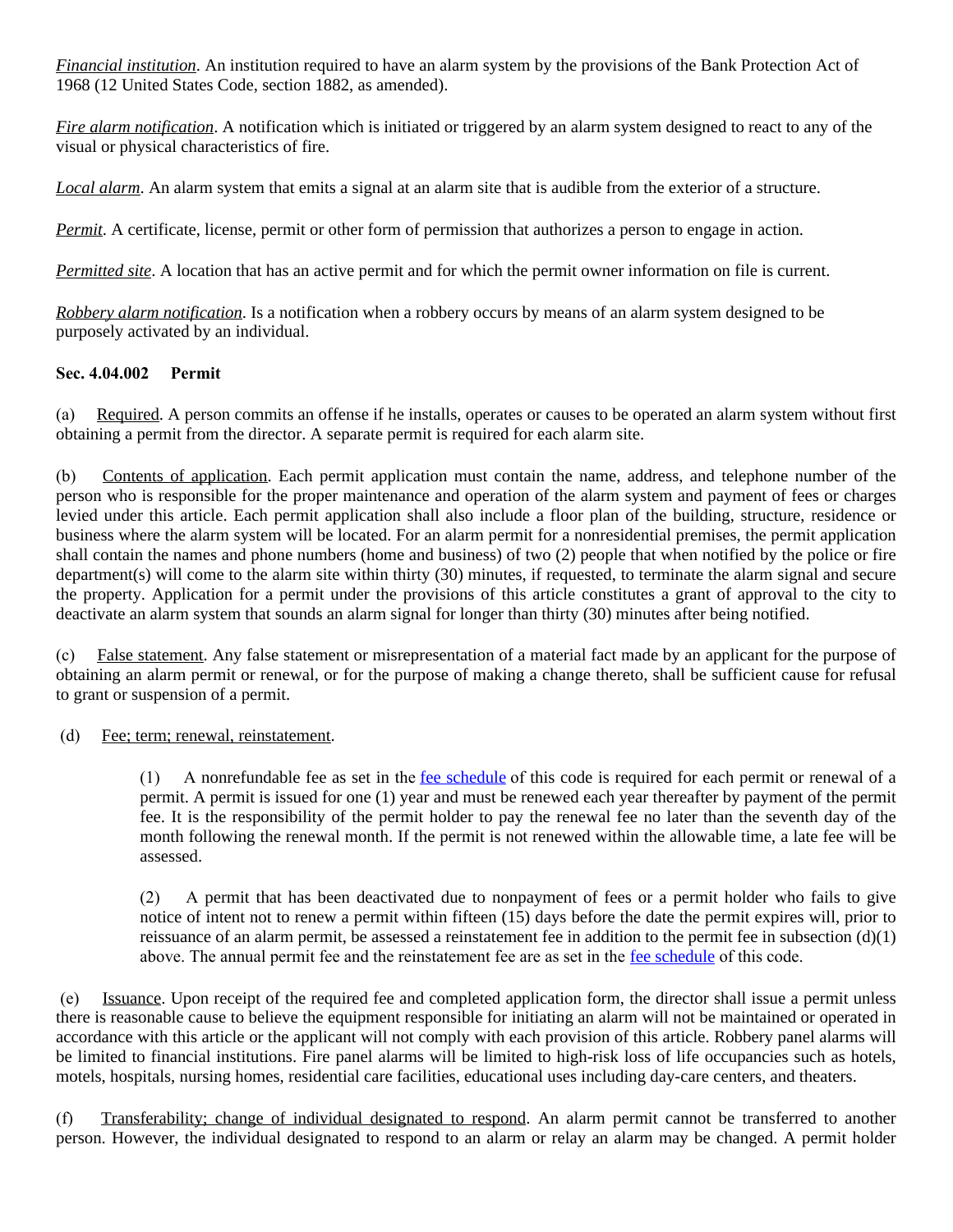must inform the director of any change that alters information listed on the permit application. No fee will be assessed for such changes.

(g) Denial of issuance, suspension of permit.

(1) Written notification; right of appeal; hearing. If the director denies the issuance of a permit, or suspends a permit, he shall send to the applicant or permit holder by certified mail, return receipt requested, written notice of his action setting forth the reason for such action and advising the applicant or permit holder of the right to an appeal. The applicant, or permit holder, may appeal the decision of the director to the appeal hearing official by filing with the appeal hearing official a written request for a hearing, setting forth his objections to the action of the director, within ten (10) days after receipt of the notice from the director. The filing of a request for an appeal hearing with the appeal hearing official shall stay the action of the director in denying the issuance of or suspending a permit until a final decision on the appeal is made by the appeal hearing official. If a request for an appeal hearing is not made within the ten-day limit, the action of the director is final.

(2) Conduct of hearing; evidence; decision. The appeal hearing official shall preside at any administrative hearing conducted under the provisions of this section and shall consider evidence offered by any interested person. The formal rules of evidence shall not apply at such hearing. The appeal hearing official shall make a decision on the basis of a fair preponderance of the evidence presented and matters officially noticed at the hearing. The appeal hearing official shall render a decision within thirty (30) days after the request for an appeal hearing is filed. Such decision shall affirm, reverse, or modify the action of the director and the appeal hearing official's decision is final.

(h) Penalty for operation without permit. A person commits an offense if he operates any alarm system as defined in this article without having a valid permit in accordance with the provisions of this article and upon conviction thereof shall be punished as provided in [section 1.01.009.](https://z2codes.franklinlegal.net/franklin/DocViewer.jsp?doccode=z20000011&z2collection=pilotpoint#JD_1.01.009)

### **Sec. 4.04.003 Inspection of alarm site and system**

Upon reasonable notification, the director or fire chief or his designee may inspect an alarm site and alarm system of a permit holder during regular business hours.

### **Sec. 4.04.004 Responsibilities of permit holders**

(a) Generally. A permit holder must:

(1) Adjust or modify the sensory mechanism of his alarm system to suppress false indications of force so that the alarm system will not be activated by impulses due to:

- (A) Transient pressure changes in water pipes;
- (B) Flashes of light;
- (C) Wind noise caused by the rattling or vibrating of doors or windows;
- (D) Vehicular noise adjacent to the installation;
- (E) Other forces unrelated to actual emergencies.

(2) Maintain the premises containing an alarm system in a manner that ensures proper operation of the alarm system. It is the responsibility of the alarm permit holder to properly maintain the alarm system to prevent false activations. Should a permit holder have more than two (2) false activations within thirty (30) days, an inspection of the alarm system will be required by a licensed repairman. Notice must be made in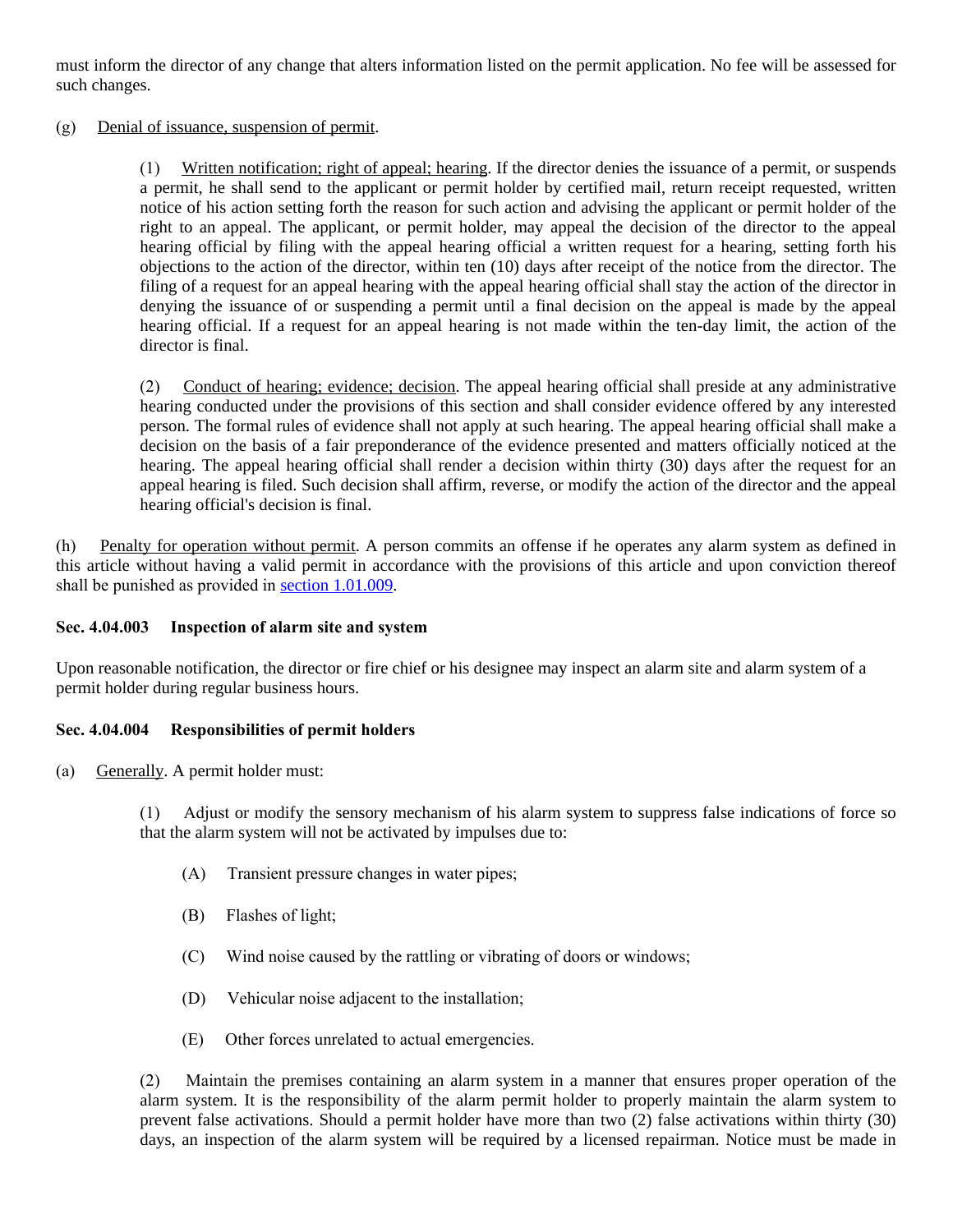writing to the police alarm coordinator from the repairman of findings of the inspection within thirty (30) days. Failure to do so will result in cancellation of the alarm permit.

(3) If the permit holder or an emergency contact person is contacted to inspect an unsecured building or residence, and fails to respond to the scene in the allowed time of thirty (30) minutes to secure the building or residence, a fee may be charged to the operator if city representatives have to secure the premises. The city is not responsible for loss or damage. Failure of the operator to pay the assessed fee will result in cancellation of permit. The fee shall be as set in the [fee schedule](https://z2codes.franklinlegal.net/franklin/DocViewer.jsp?doccode=z20000088&z2collection=pilotpoint#JD_Fee%20Schedule) of this code

(4) Notify the director in writing of the date the permit is to be cancelled or that the permit will not be renewed. The notification must include the date the document was signed and signature of the permit holder. The city must receive the cancellation or nonrenewal notice in writing no later than fifteen (15) days before the permit expiration date.

(b) Reporting alarm signals through relaying intermediary person. A permit holder shall not report his alarm signals through a relaying intermediary person that does not meet the requirements of this article.

### **Sec. 4.04.005 Persons relaying alarm notifications**

(a) A person who is engaged in the business of relaying alarm notifications to the city shall:

- (1) Send notification of an alarm to the city by an individual;
- (2) Keep his business premises locked and secured at all times;

(3) Allow an inspection of his business premises by authorized agents of the director or the fire chief at any time;

- (4) Report alarms only to a telephone number, or numbers, designated by the city;
- (5) Send alarm notifications to the city in a manner and form determined by the city;
- (6) Maintain sufficient staff to ensure that valid alarms are relayed immediately to the city;
- (7) Inform their customers of permit requirements; and
- (8) Relay current permit numbers with alarms.

(b) An alarm system company may be assessed a service fee for each incorrect permit number relayed to the city with an alarm notification. Notification of any such assessment and appeal therefrom shall be as provided for in [section](https://z2codes.franklinlegal.net/franklin/DocViewer.jsp?doccode=z20000041&z2collection=pilotpoint#JD_4.04.002)  $4.04.002(g)$  of this article. Any service fee assessed under the provisions of this section must be paid within thirty (30) days after receipt of notice that it has been assessed by the director. If the assessed fees become ninety (90) days delinquent, a ten (10) percent late charge will be added. The fees shall be as set in the <u>[fee schedule](https://z2codes.franklinlegal.net/franklin/DocViewer.jsp?doccode=z20000088&z2collection=pilotpoint#JD_Fee%20Schedule)</u> of this code.

#### **Sec. 4.04.006 Local alarms**

(a) A person in control of a local alarm must:

(1) Adjust the mechanism so that an alarm signal will sound for no longer than twenty (20) minutes after being activated;

(2) Display in a prominent exterior location, such as a window, a permit provided by the director; and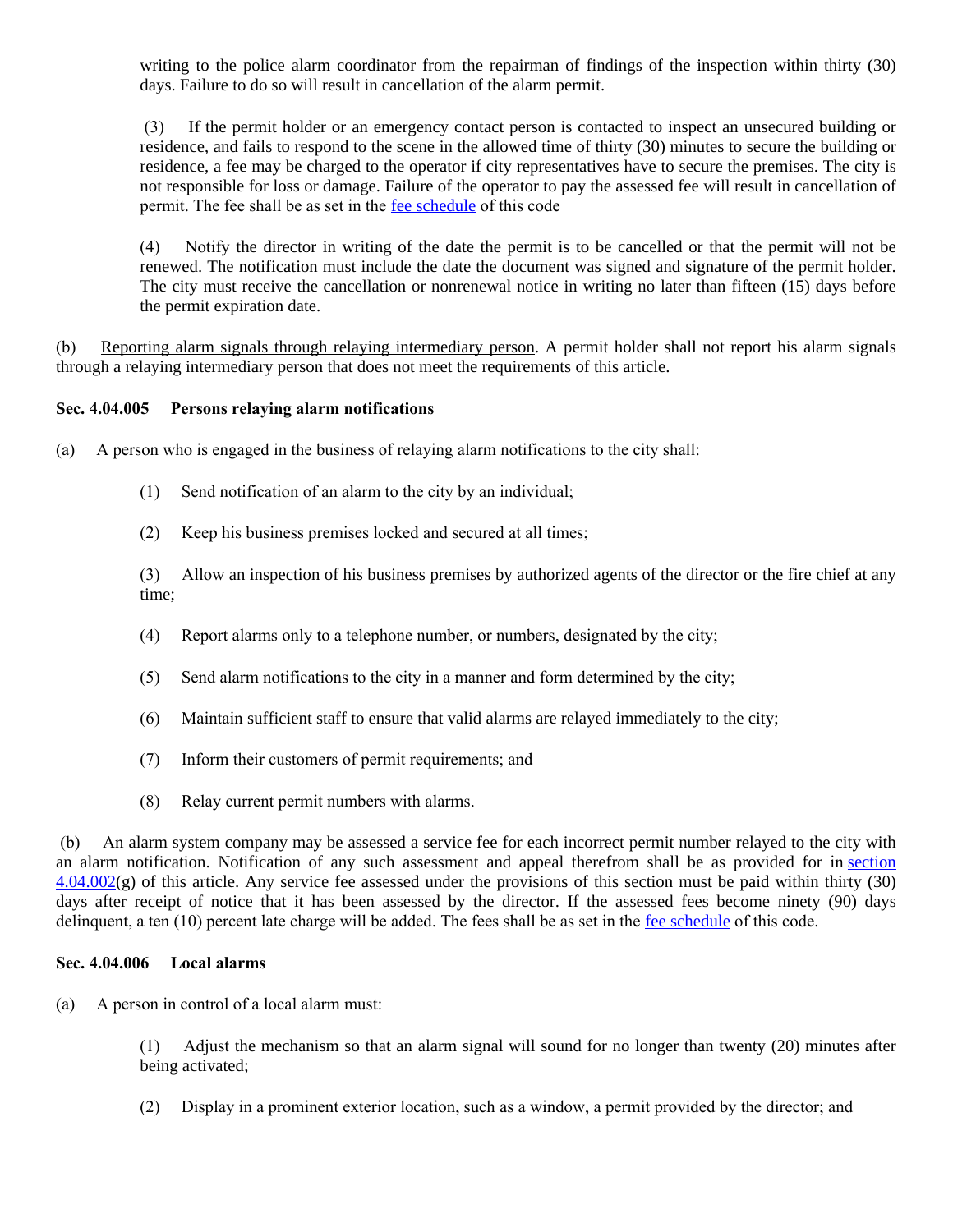(3) Come to the alarm site within thirty (30) minutes after receiving a request from a member of the department or the fire department to do so and grant access to the site and deactivate the alarm if necessary.

(b) If a mechanism sounds an alarm signal for longer than thirty (30) minutes after notification is made, the director, the chief of the fire department or their designated representatives are authorized to enter the building to disable the alarm. All costs of the city in disabling such an alarm shall be assessed to the operator of the alarm system and shall be paid to the city within thirty (30) days after the operator has received notice that the costs have been assessed. Application for a permit under the provisions of this article constitutes a grant of approval by the operator of the alarm system for the city to deactivate the local alarm system under the provisions of this subsection.

#### **Sec. 4.04.007 Verification**

The city may require a burglary alarm system monitor to contact the occupant of the burglary alarm system location twice before the municipality responds to the burglary alarm notification

### **Sec. 4.04.008 Liability**

The city does not have liability for damages for failure to respond to an alarm notification

### **Secs. 4.04.009–4.04.030 Reserved**



### **Sec. 4.04.031 Determination**

(a) The director may not consider a false alarm regarding burglar alarms to have occurred unless a response is made by the department within thirty (30) minutes of the burglar alarm notification and the department determines from an inspection of the interior or exterior of the premises that the alarm was false.

(b) The director shall not consider the alarm notification to be false if he determines that the alarm was caused by:

- (1) A natural or manmade catastrophe;
- (2) Severe weather that causes physical damage to the premises;
- (3) Vandalism;
- (4) Telephone line outage;
- (5) Attempted entry or attempted robbery; or

(6) In high-risk of loss of life occupancies such as hotels, motels, hospitals, nursing homes, residential care facilities, educational uses including day-care centers, and theaters where a fire alarm was:

(A) Caused by undetermined means; or

(B) Caused by conditions not under control of the building management such as manual false alarms, or smoking.

(c) The determination of the director in classifying an alarm notification as false or actual is final.

#### **Sec. 4.04.032 Fees**